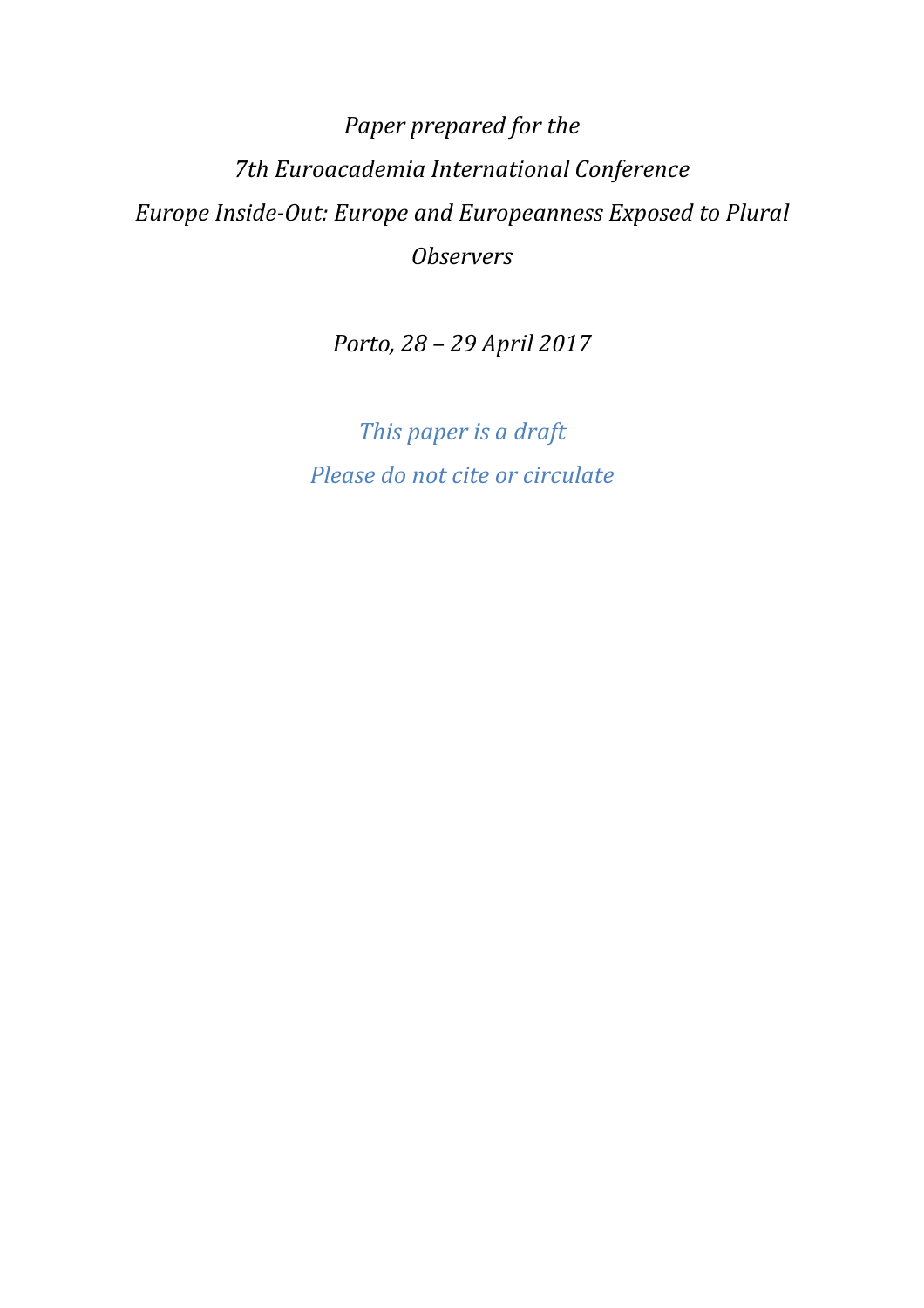# EUROPE AND ENGLISHNESS, IDENTIFICATION AND DIFFERENCE IN D.H. LAWRENCE'S AMERICAN WRITINGS

Aylin Bayrakceken Akin, Bilkent University

KEYWORDS: Europeanism, Englishness, identification, difference, spirit.

### ABSTRACT

In his *Studies in Classic American Literature*, D. H. Lawrence asserts:

"Every continent has its own great spirit of place. Every people is polarized in some particular locality, which is home, the homeland. Different places on the face of the earth have different vital effluence, different vibration, different chemical exhalation, different polarity with different stars: call it what you like. But the spirit of place is a great reality."

Lawrence's concept of Europeanism and Englishness finds expression in his American writings which concentrate on place, reshaping his literary content and his relationship with his reader in ways that respond to the American spirit of place. In the American continent Lawrence discovers a religious promise in the residue of aboriginal culture, which for England, and by extension for Europe, suggests the possibility of redemption and a new beginning. My paper argues, however, that Lawrence's American vision is marked by ambivalence, at once optimistic and pessimistic, sympathetic and anxious.

In *Mornings in Mexico* Lawrence focuses on Pueblo Indian religion rendering it with a strong sense of identification; he visits the Apache, Hopi and Navajo reservations to gain an understanding of indigenous American forms of consciousness which is very different from European and English forms of consciousness. This new vision will take shape as the nascent religion of *The Plumed Serpent*. However, this later, more substantial work concentrates on a female protagonist who is caught up in a conflict between submission to aboriginal America's dark, seemingly malevolent forces and the rejection of those forces because of the limitations of her white mental-spiritual consciousness. Lawrence clearly finds it wrong to impose European consciousness on aboriginal American peoples the Aztec, the Maya, the Inca. Yet, as my argument will demonstrate, he nonetheless believes that the white and dark modes of consciousness in America resist unification. He emphasizes the differences between the local Americans and the Europeans and thus points out to the themes of individuation, heterogeneity and divergence. The Mexican Indians are different in their concepts of time, distance and money; dance and music and especially in their profound sense of religion. Despite his profound subjective engagement and his strong will to identify, he feels frustrated by "Indian" sensibilities, by what he perceives as unassimilable otherness. Yet he maintains his belief that he finds in America the primal wisdom that Europe has lost. Mexico becomes his own infernal paradise of conflicts and contradictions.

#### AMERICAN WRITINGS

Between 1923 and 1925 he wrote *Mornings in Mexico* and *The Plumed Serpent*. *Mornings in Mexico* acts like an introduction to that entire period of his career which one may call a savage pilgrimage and an invitation to cluster at the drum of natives. His visits to Ceylon, Australia, the pacific and the American Southwest provide material for his travel writing.

In this paper the aim is to illustrate D.H. Lawrence's American vision-the continent as reflected in Mexico and the first three short stories are explored as they provide an economical context. "Corasmin and the Parrots", the first story is a brief introduction which talks about the smell of carnations, clear blue sky and trees, ocote wood, coffee, leaves, morning and Mexico. "(…) Mexico has a faint, physical scent of her own, as each human being has. And this is a curious, inexplicable scent, in which there are resin and perspiration and sunburned earth and urine among other things." ii. Then, Lawrence describes the parrots' whistling, imitating Rosalino, the Indian *mozo*. The mocking voices of the parrots continue as they imitate someone calling a dog now, "Perro! Oh, Perro (…)" and says "Perro means dog. But that any creature should be able to pour such a suave, prussic-acid sarcasm over the voice of a human being calling a dog, is incredible.<sup>"iii</sup> Lawrence finds the parrot's mimicry ridiculous and innocent as the parrot without knowing what it is doing naturally repeats what the native mozo is saying. It is curious how one is perceived and how one perceives himself or what our impression of ourselves are and how others perceive us? He continues "And one thinks: Is it possible? Is it possible that we are so absolutely, so innocently, so ab ovo ridiculous?"<sup>iv</sup>. The talented parrot's imitation seems like a way of showing how one is seen by the others and while being mocked, the little dog Corasmin seems indifferent.

Lawrence says,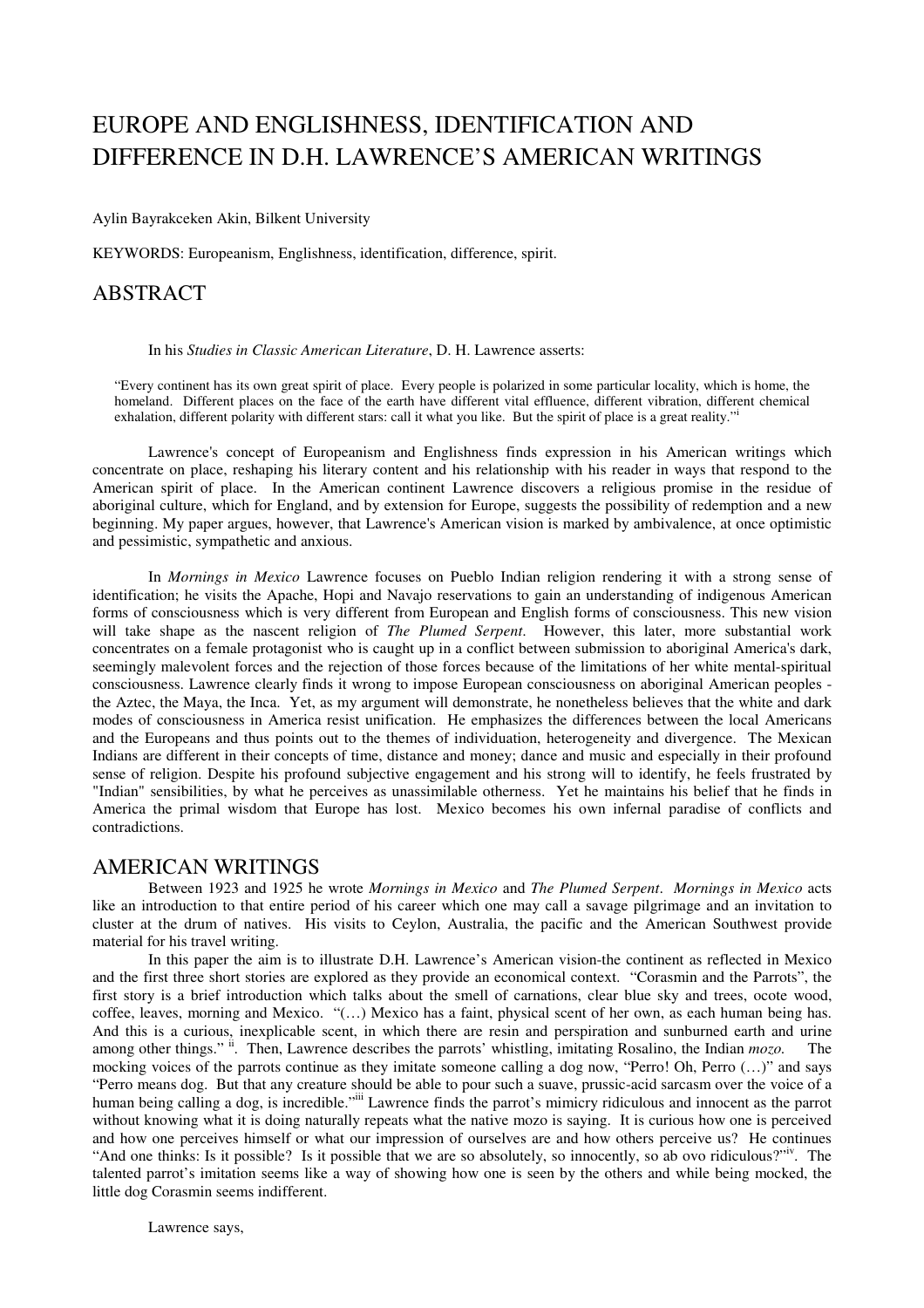"Myself, I don't believe in evolution, like a long string hooked on to a First Cause, and being slowly twisted in unbroken continuity through the ages. I prefer to believe in what the Aztecs called Suns; that is, Worlds successively created and destroyed. The sun itself convulses, and the worlds go out like so many candles when somebody cough in the middle of them. Then subtly, mysteriously, the sun convulses again, and a new set of worlds begins to flicker alight."".

He seems to adapt the Aztec myth of creation which is the decline of the Sun or World and the emergence of a new world order. The parrot acting like an aristocrat presumably mocks the new system and does not want to admit that he has been "superseded" by something different.<sup>vi</sup>. After each Sun or World is destroyed, a new one is created and few creatures remain to mock the new order of life.

"The great big, booming, half-naked birds were blown to smithereens. Only the real little feathery individuals hatched out again and remained. This was a consolation. The larks and warblers cheered up, and began to say their little say, out of the old 'Sun', to the new sun. But the peacock, and the turkey, and the raven, and the parrot above all, they could not get over it. Because in the old days of the Sun of Birds, they had been the big guns. The parrot had been the old boss of the flock. He was so clever."<sup>vii</sup>.

The parrot is now up a tree not dare to come down because of Corasmin, he is "(…) like the riff-raff up in the gallery at the theatre, aloft in the Paradiso of the vanished Sun (...)" and the parrot believes Corasmin is "imbecile"viii. He finds the other birds celebration of the new sun ridiculous because "The parrot was a gentleman of the old school, he was going to jeer now! Like an ineffectual old aristocrat."<sup>ix</sup>. Although the new order of life is not inferior, the parrot as an aristocrat belonging to the previous system has to resist it. The narrator and Corasmin can "admit" the "other dimension".<sup>x</sup>

"But the parrot won't, and the monkey won't, and the crocodile won't, neither the earwig. They all wind themselves up and wriggle inside the cage of the other dimension, hating it. And those that have voices jeer, and those that have mouths bite, and the insects that haven't even mouths, they turn up their tails and nip with them, or sting. Just behaving according to their own dimension: which, for me, is the other dimension."xi

In other words, all malice arises from a creature's refusal to accept a limited place in the infinite variety of creation or world. When system changes, one has less power; it seems hard to adapt to the new system. As the riff-raff rises in the social ladder the aristocrat feels uneasy and cannot accept this new reality called the new dimension.

 At the end of the essay, he recognizes this "other dimension" which separates him from Rosalino. "(…) what will come, in the other dimension when we are superseded?"xii. As said before, man as a limited animal upon acceptance of his limits, who allows himself to be superseded, possibly is superseded by a new self as well. This new self decides not to exert his will over others or his own psyche to open his self to a continual creation or self-renewal which carries him onward. This continual change in one's self probably leads the narrator to accept Rosalino as he is although his English upbringing and background makes it difficult to sympathize with the native because he is the other and his otherness is intolerable. The writer or the main character-the tourist persona must accept this dark, different servant with his virtues and vices, as he is and not try to assimilate him. The ego must meet and accept what appears to be darkly inferior and destructive. This unconscious acceptance is thus projected upon a man, an animal, a people, or a landscape different from England. If that acceptance occurs, if the marriage with the 'other' or the 'unconscious' is succeeded, then the closed and defensive ego may be transcended. A new, open to change, liberated self may step free embracing different peoples as they are rather than judging them.

 Sympathizing with another culture and disregarding one's own totally, seems highly difficult. The mood of the tourist persona keeps changing as he reflects his experience and changing attitudes towards the natives. As his white Anglo-Saxon, proud and nationalistic English self emerges, he cannot help but see himself as a superior human being. He sees Rosalino as an inferior version of himself due to his otherness but also he has to sympathize with this "other dimension"<sup>xiii</sup>. "Just behaving according to their own dimension: which, for me, is the other dimension. (...) (Corasmin) and I, we understand each other in the wisdom of the other dimension."xiv

 Lawrence represents the 'otherness' and 'inferiority' of Rosalino in the next two essays as well. In "Walk to Huayapa", he finds humanity enjoying themselves as a "dreary spectacle" and he prefers to stay "in the hermitage of the patio", relaxing with the parrots and Corasmin on Sunday morning and "the peculiar looseness of its sunshine"xv. He enjoys the vast land, sunshine and easy-going attitude of the natives. Now he seems to enjoy the primitive life where you do not need a "machine"; "It is a question of a meagre horse and a wooden saddle; on a donkey;  $(...).$ "xvi He thinks it is a "perfect" morning, away from the town, " 'I will lift up my eyes unto the hills, whence cometh my strength.' At least one can always do *that* in Mexico."<sup>xvii</sup> He finds all the necessary ingredients of a fulfilling life in

"(…) pinkish-ochre of the valley flat, wild and exalted with sunshine. (…) the stiffly pleated mountains, all the foot-hills, that press savannah-coloured into the savannah of the valley. The mountains are clothed smokily with pine, ocote, and, like a woman in a gauze rebozo, they rear in a rich blue fume that is almost cornflower-blue in the clefts. It is their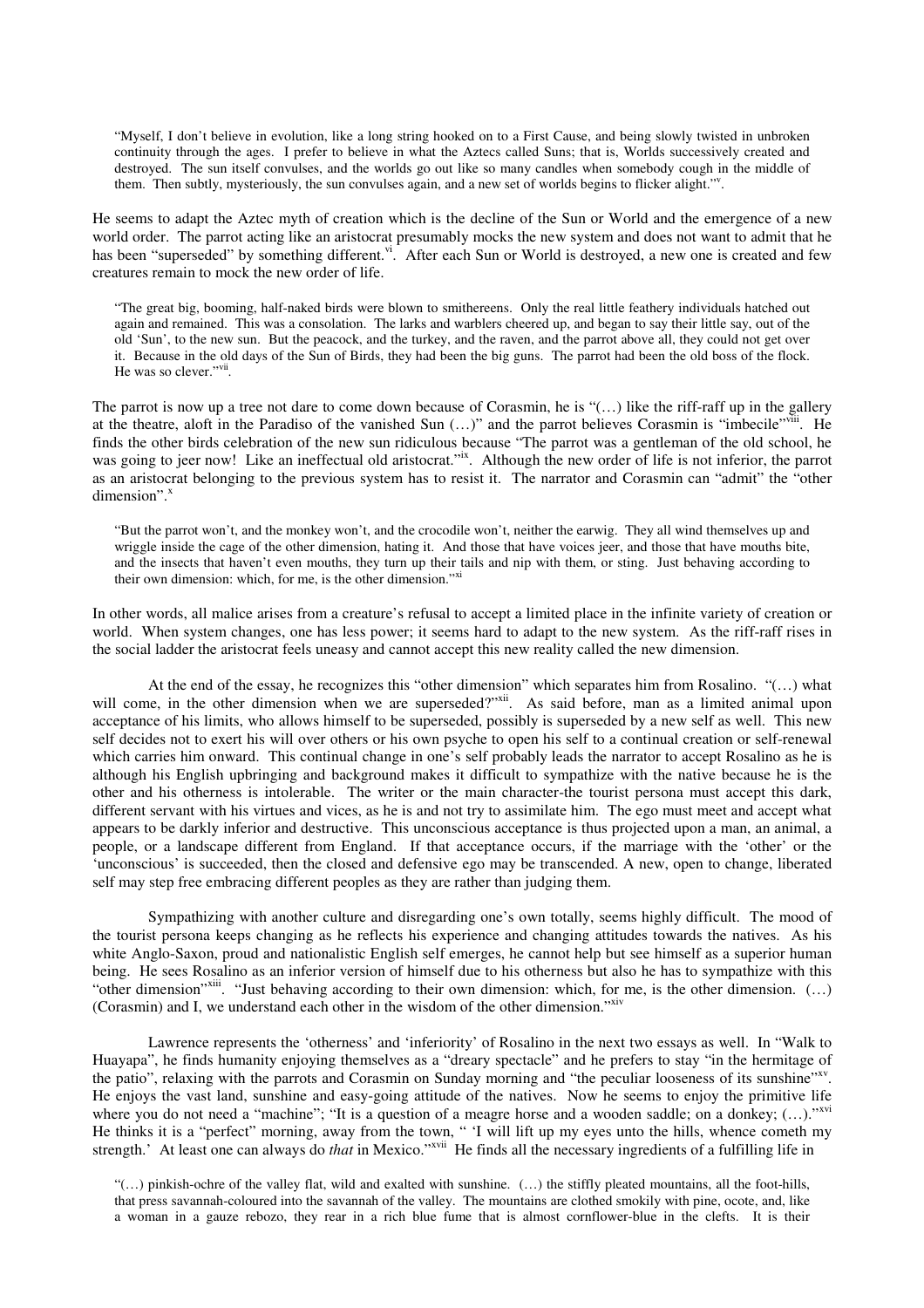characteristic that they are darkest blue at the top. Like some splendid lizard with a wavering, royal-blue crest down the ridge of his back, and pale belly, and soft, pinky-fawn claws, no the plain."<sup>xviii</sup>.

This description of the countryside seems like all he needs from life. The landscape and climate which is very different from England promises happiness. He returns to nature and this is what he needs rather than the chaotic, grey, populated city of London. However, as soon as he begins talking to Rosalino, he knows that this is not enough. Rosalino "(...) as inevitable as the parrot's 'Perro!' 'Come no, Senor?'-'How not, Senor?'<sup>xix</sup>. Unfortunately, it is difficult to get answers from Rosalino, like the parrot he has memorized certain refrains and does not care if the reply is relevant or not. As a curious tourist, the narrator seems impatient with this attitude of the native. "Rosalino, which is San Felipe?" and the reply "Quien sabe, Senor?"<sup>xx</sup>. Although Rosalino has lived all his life in that small village, he either refuses to reply or probably his language knowledge is not enough and he probably does not even understand the question. One problem with the English tourist is that, he expects the native to speak Spanish and English fluently and if not gets irritated. This colonialist attitude of compelling the colonized to learn the ruler's culture, language and even religion is probably a very high expectation. However, for the writer; teaching the natives English and English culture was a way of cultivating them. He was not one of them, they were the other but this otherness was also inexplicably curious, interesting and fascinating.

"Among the Indians it is not becoming to know anything, not even one's own name. Rosalino is a mountain boy, an Indian from a village two days' walk away. But he has been two years in the little city, and has learnt his modicum of Spanish."<sup>xxi</sup>.

Having received no proper education or very little education the native actually can speak some Spanish and that is some kind of achievement but "The Americans would call him a dumb-bell."<sup>xxii</sup>. The English tourist persona had no sympathy for the uneducated, the poor, the one who had no means to be educated to know more, thus; to be an intellectual like Lawrence.

Among the "dumb-bells of the land", without being able to find fruit to eat, Lawrence goes back to his negative attitude towards the natives and says, "We don't belong to the ruling race for nothing"<sup>xxiii</sup>. His proud, English fervor comes out once again. The English must rule the world, all world should be their colonies and all people within the slaves. His superiority complex flourishes among these villagers even more despite loving their rich physique, beautiful landscape and sunny climate. When Lawrence says "Adios!" to two women on donkeys, Rosalino's voice is "the shadow" and when he says "Yes", it is "with black eyes of incomprehension"and when the natives speak among themselves they speak "in half-audible, crushed tones"xxiv. He knows he does not belong there, but he does not belong to England either because he comes to America in order to look for the lost savor of his life. He feels isolated, lonely and cut off in the wilderness worn out by the heat of the "savannah valley" which is "shadeless, spotted only with the thorny ravel of mesquite bushes"xxv.

 As Rosalino and Lawrence are approaching Huayapa, a fiesta is taking place and he finds the atmosphere so "magical, alone, tilted in the fawn-pink slope, again as if the dark-green napkin with a few white tiny buildings (...) deep groove of a canyon (...) detached from the world (...)"xxvi. He then moves from telling the differences in landscape to the differences in the physique and attitude of people. He talks about

"(…) two native boys, little herdsmen, (…) bathing, stooping with knees together and throwing water over themselves, rising, gleaming dark coffee-red in the sun, wetly. They are very dark, and their wet heads are so black, they seem to give off a bluish light, like dark electricity"xxvii.

Their bathing and the joyful attitude of the natives impress the writer. They are part of nature and live in harmony with it whereas in England, modernized, industrialized man does not live close to nature anymore. They seem to be overtaken by technology. When physical appearance is concerned; Lawrence says, "The Indians have a certain rich physique (...)"xxviii. The suntanned, handsome, brilliant and dark boys are very different from the pale, white Europeans. However, he concludes that they lack "spirit"; "Hastily retreating, I thought again what beautiful, suave, rich skins these people have; a sort of richness of the flesh. It goes, perhaps, with the complete absence of what we call 'spirit' "xxix". Lawrence seems ambivalent about his definition of 'otherness' or 'other dimension' because although racially the natives are very different, they also do own some kind of individuality and a common humanity.

 In "The Mozo", Rosalino who has been in Lawrence's service for two months is not the same as other natives. He is not impertinent, bold and 'erect' like other boys but rather "(sensitive and alone), as if he were a mother's boy"xxx. The Indian type described by Lawrence is actually quite different. They are insolent, bold and very proud. They look at the white man with curiosity and he describes other Indians as follows; "(…) the erect, bantam little Indians that stare with a black, incomprehensible, but somewhat defiant stare. (…) who seem as if they had never, never had mothers at all"xxxi. Lawrence explains why he dislikes this Indian type by using the "Aztec gods and goddesses" who are "unlovely and unlovable lot" because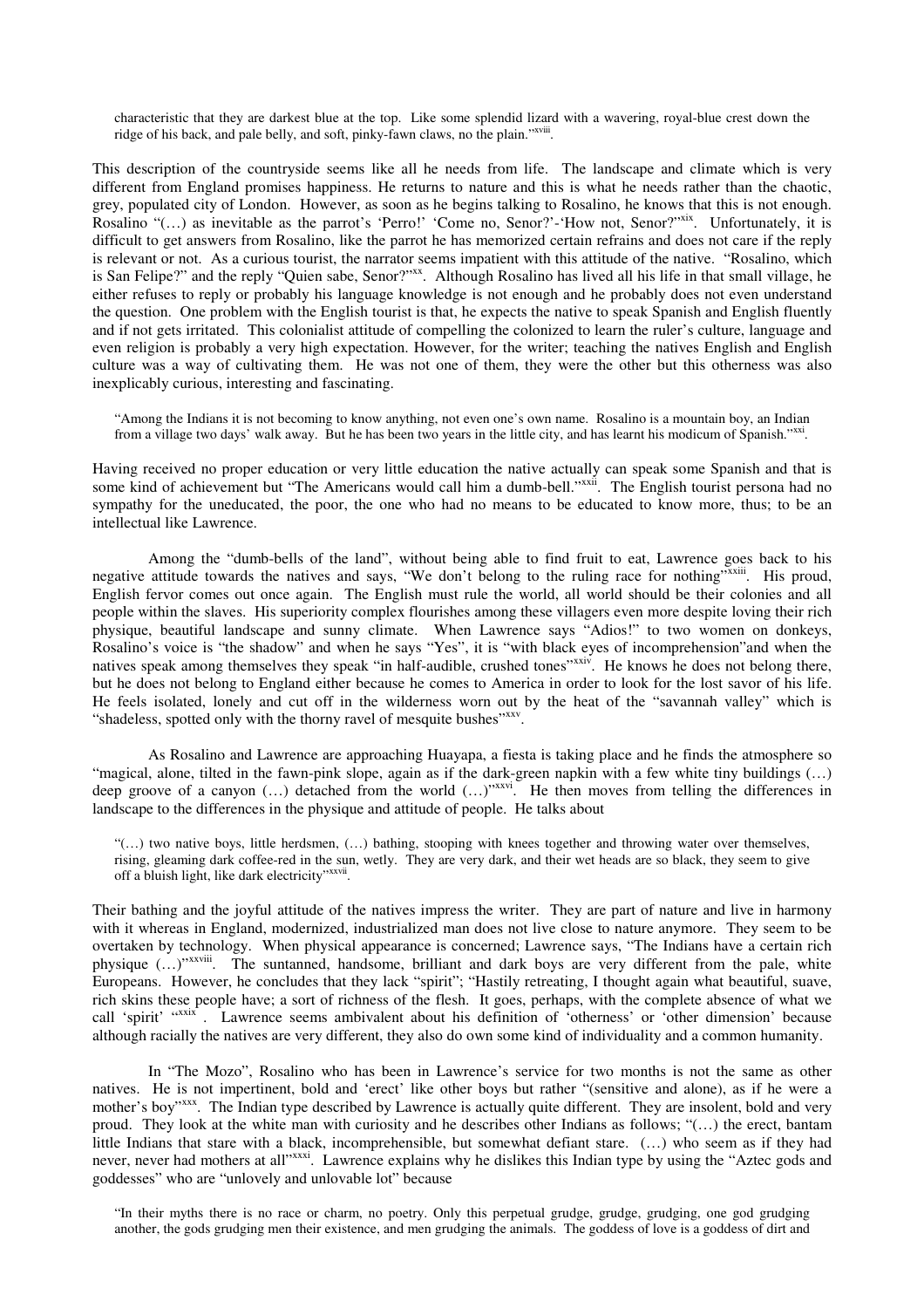prostitution, a dirt-eater, a horror, without a touch of tenderness. If the god wants to make love to her, she has to sprawl down in front of him, blatant and accessible"xxxii.

The unification of god and goddess results in the production of a "stone knife" which is "(…) the sacrificial knife with which the priest makes a gash in his victim's breast, before he tears out the heart, to hold it smoking to the sun. (...) the sun, is supposed to suck the smoking heart greedily with insatiable appetite"<sup>xxxxiii</sup>. He obviously satirizes the violence of the Indians, forgetting the violence of the Europeans while trying to what they call civilize the primitive man as if they have ever been invited to America in the first place. It is arguable who is more savage, the wild man living away from machines or the European who seeks refuge in a new land because the old continent cannot offer him any future.

"So long as the devil does not rouse in us, seeing the white monkeys for ever mechanically bossing, with their incessant tick-tack of work. Seeing them get the work out of us, the sweat, the money, and then taking the very land from us, the very oil and metal out of our soil"xxxiv.

This actually explains the natives' position-being exploited.

"The colonial-imperial register of self-other relations is particularly striking in Freud's work, where the psychoanalytic formulation of identification can be seen to locate at the very level of the unconscious the imperialist act of assimilation that drives Europe's voracious colonialist appetite. Identification, in other words, is itself an imperial process, a form of violent appropriation in which the Other is deposed and assimilated into the lordly domain of Self".<sup>xxxv</sup>

 Lawrence then moves on to mock the white man from the perspective of the native who sees white as "phenomenon;  $(...)$  something to watch, and wonder at, and laugh at, but not to be taken on one's own plane"xxxvi. For the white man "time" is important whereas to a Mexican and an Indian "time is a vague, foggy reality"xxxvii. . "Distance" is well-defined for white man, he measures using miles but "To the Indians there is near and far"xxxviii. Money and possessions are not important. He does not want to keep money, wife or even children because he does not want responsibility in life. "Strip away memory, strip away forethought and care; leave the moment, stark and sharp and without consciousness, like the obsidian knife"xxxix. They are interested in living in the present and not worry about the past or future. Their view of life seems only limited to fiestas and their relaxed attitude disturbs the white man.

 "It therefore becomes necessary for the colonizer to subject the colonial other to a double command: be like me, don't be like me; be mimetically identical, be totally other. The colonial other is situated somewhere between difference and similitude, at the vanishing point of subjectivity"<sup>xl</sup>.

 Different geography, nature, flora and fauna, climate, culture, social structure create a different sense of psychology unique to a place. The American continent for an English intellectual writer was a totally strange but attractive and inspiring, intriguing but curious, lovely and attractive but repulsive at the same time. Yet, there was some inexplicable aspect of this new continent which made Lawrence stay instead of going back to industrialized, mechanized, technological England. Thus, versions of himself bloomed and his new liberated soul just like Kate in *The Plumed Serpent* bloomed leaving judgement and prejudice for the natives behind while confronting, accepting and recognizing the native American culture with its vices and virtues. However, D.H. Lawrence's ambivalence prevailed when his English self rose, as it was wrong to impose European values on the unassimilable other.

 $\overline{a}$ 

i Lawrence, *Studies in Classic American Literature* (Exeter: Shearsman Books, 2011), 45

ii Lawrence, *Mornings in Mexico* (London: Penguin, 1986), 7.

iii Lawrence, *Mornings in Mexico*, 8.

iv Lawrence, *Mornings in Mexico*, 9.

v Lawrence, *Mornings in Mexico*, 10.F

vi Lawrence, *Mornings in Mexico*, 11.

vii Lawrence, *Mornings in Mexico*, 11-12.

viii Lawrence, *Mornings in Mexico*, 12.

ix Lawrence, *Mornings in Mexico*, 12.

xx Lawrence, *Mornings in Mexico*, 14.

xi Lawrence, *Mornings in Mexico*, 14.

xii Lawrence, *Mornings in Mexico*, 15.

xiii Lawrence, *Mornings in Mexico*, 14.

xiv Lawrence, *Mornings in Mexico*, 14.

xv Lawrence, *Mornings in Mexico*, 15.

xvi Lawrence, *Mornings in Mexico*, 15.

xvii Lawrence, *Mornings in Mexico*, 16.

xviii Lawrence, *Mornings in Mexico*, 16.

xix Lawrence, *Mornings in Mexico*, 16.

xx Lawrence, *Mornings in Mexico*, 16-17.

xxi Lawrence, *Mornings in Mexico*, 17.